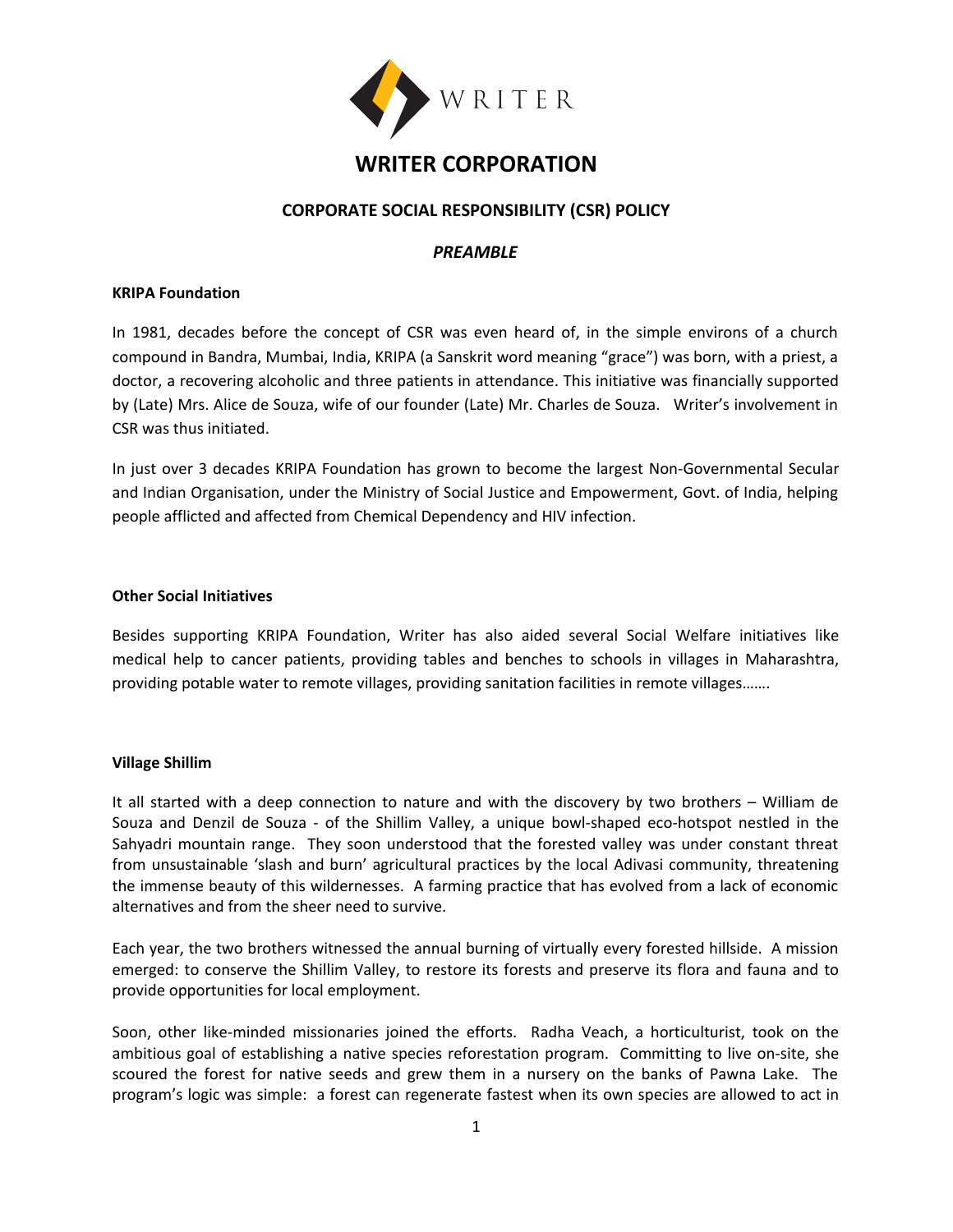

symbiosis. At the same time, the men folk of the village were given economic status through jobs to guard the property, put out forest fires, prevent slash and burn and wildlife hunting. Womenfolk were employed in the nursery and in the large annual pre-monsoon plantation program. Today, Shillim conserves more than a million trees while providing a safe harbour for a diverse flora and fauna.

Once the reforestation program took hold, attention turned to thinking about the kind of project needed to sustain the maintenance and preservation of the forest. Through the meeting of similar minds, the idea to build an 'off the grid' Eco Retreat became apparent. Margie Ruddock, landscape architect and National Design Award Winner and master planner, and Steven Harris, a design Architect based in New York, came together to form the core of the first teams to begin imagining 'Shillim'. The Eco Retreat would be built in nature without disturbing its natural beauty. Each room would offer the guests a blend of panoramic views with the thrilling experience of living in a forest. Finding the balance between flora, fauna and human habitation was critical.

As the Shillim journey unfolded, one of the brothers fell ill. After many soul-searching months, an expansion of the original mission occurred. The project would become much more than an eco-retreat. It would be one of the foremost wellness destinations in the world, providing an exemplary sanctuary to the body, mind and soul. A wellness destination from where, after spending a few days or weeks, a guest would return re-energized to their everyday lives. Wellness programs would combine with art studios, leisure riding would combine with a cooking school, and organic farming would complement deep meditation practices – to create experiences all in tune with the wildernesses setting.

Shillim now has developed a purpose beyond conservation. It has taken 25 long years to hold and conserve the valley and 10 years to design and build Shillim. Conserving the earth would resonate with conserving health.

#### **Hilton Shillim**

Writer has also partnered with Hilton to develop and operate a 100-villas Spa Retreat in Shillim, 200 kms outside Mumbai, India, spread over 330 acres of forest land, which is a sanctuary for the body, mind and soul. A wellness destination from where, after spending a few days, one would return to everyday life, transformed, rejuvenated and re-inspired. In keeping with the Mission of this Shillim Project, of creating a financially viable eco-spa retreat which reflects the balance between flora, fauna and human habitation, Writer's attempt has been to transform this pocket of paradise into an ecological, sustainable, eco village spa Retreat, meditation getaway and leisure riding location, integrating man with nature. This Project aims at enhancing the inter-component synergies amidst a tranquil environment, maximising the usage of natural resources and providing employment to the local people by imparting requisite training. An integral part of the Shillim Retreat is the Shillim Institute which is a learning center providing conference facilities for guests as well as a social program to integrate the local people within the development concept providing employment, training and other job security and upliftment opportunities. The Institute will engage in organic farming, water harvesting and forestation; and will have open and covered classrooms, painting studios, display gallery and sit outs.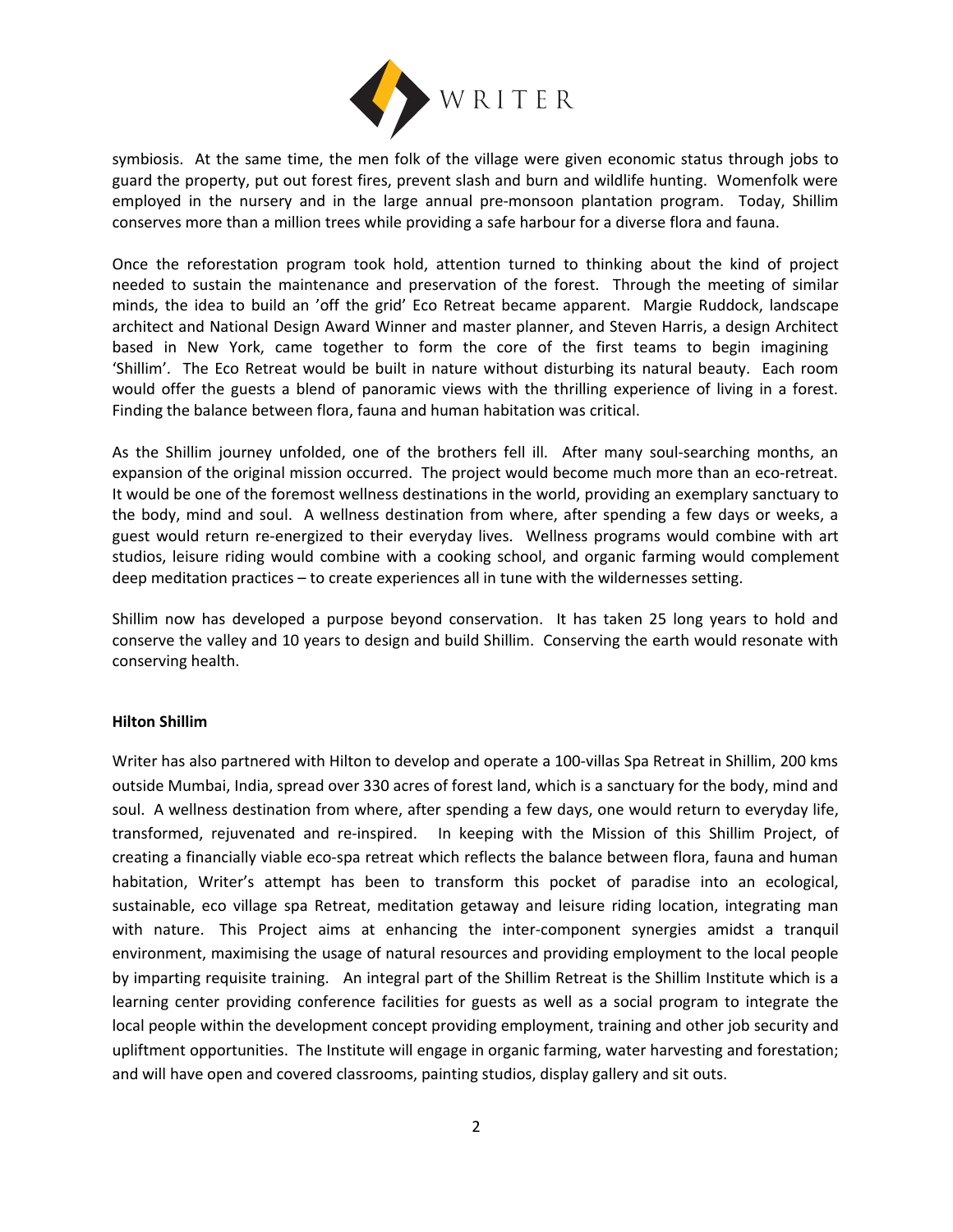

#### **General**

Writer is committed to ensuring the social wellbeing of the communities in the vicinity of its business operations through CSR initiatives.

Writer engages with the community by undertaking activities as suggested in Schedule VII of the Indian Companies' Act (Annexure-I)

- Undertake CSR initiatives (Annexure-II) with the aim that over time these become selfsustainable.
- Engage with disadvantaged sections of the community as per Affirmative Action Policy (Annexure-III)
- The CSR Committee (Annexure-IV) of the Board will Monitor, Review and Evaluate (Annexure-III) CSR activities and expenses on a periodic basis as per the calculation of 2% of net profit based on financial statement and report as per defined format (Annexure-V)
- Communicate the CSR activities to stakeholders as per the regulatory requirement

#### **Annexure-I**

Linkage between Writer Corporate Social Responsibility Thrust Areas and Schedule VII of the Indian Companies' Act.

- 1. Eradicating extreme hunger and poverty and malnutrition, promoting preventive healthcare and sanitation and making available safe drinking water.
- 2. Ensuring environmental sustainability, ecological balance, protection of flora and fauna, animal welfare, agroforestry, conservation of natural resources and maintaining of quality of soil, air and water.
- 3. Rural development projects.

**Annexure-III Monitoring, Review and Evaluation**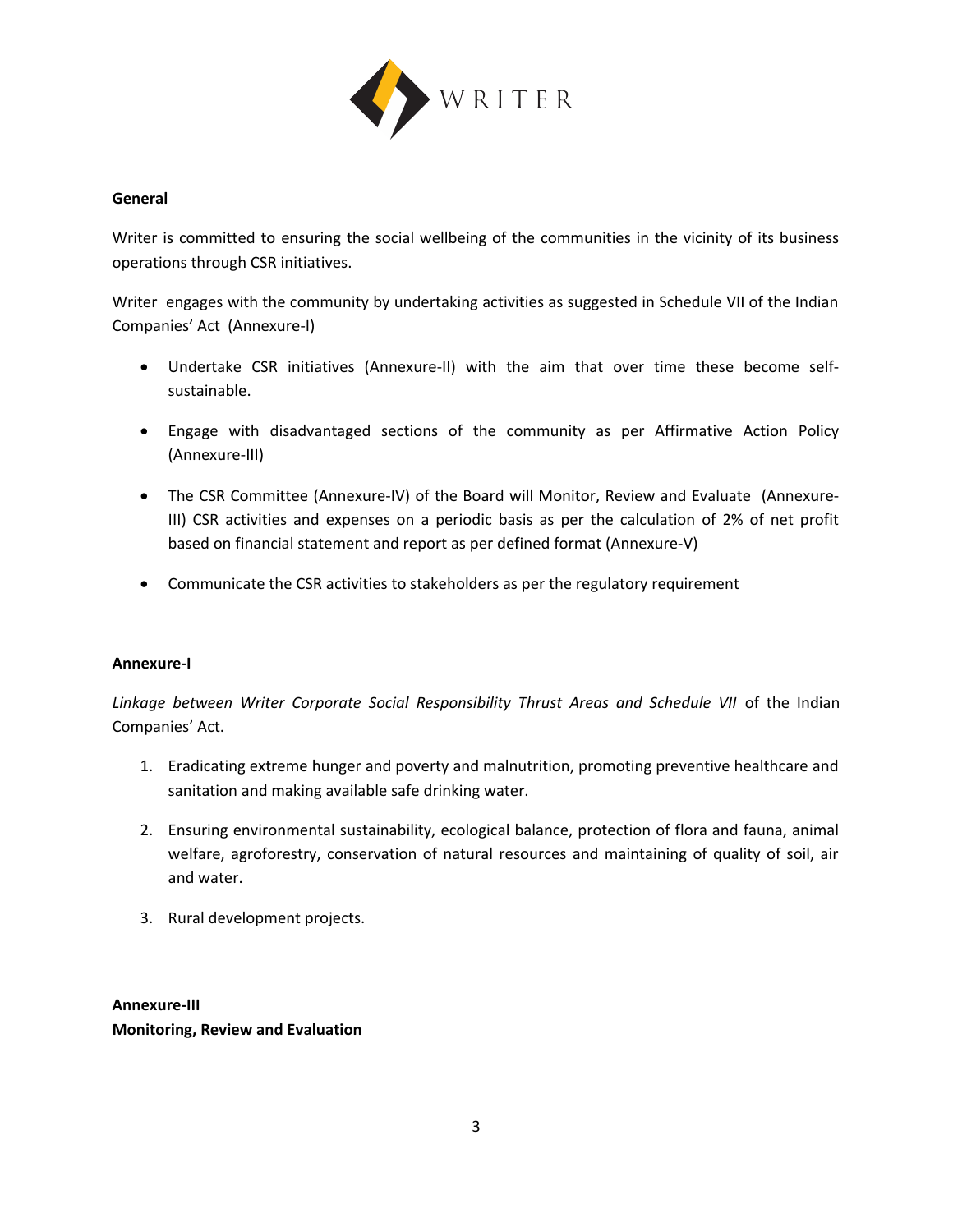

Monitoring and Review on CSR initiatives will be undertaken by the Board Committee on CSR Reviews on a quarterly basis. And also through representation on the Governing Boards of the projects/initiatives supported by the Company.

Evaluation Review Undertaking with reputed academic institutions/ industry association/ consultant/ market research Agencies once in 3 years to assess the overall impact on the community.

# **Annexure-IV Writer CSR Committee Composition**

A Committee of Board of Directors has been formed in pursuance of the said section in respect of the Group Company/ies to which this Policy is applicable. The Writer CSR Committee comprises 3 Directors including one Independent Director.

#### **1. Mr. S. R. Iyer, Independent Director**

Ex-Managing Director of State Bank of India and former Executive Chairman of Credit Information Bureau (India) Ltd- (CIBIL). He is presently on the Board of various companies and is a Member of the Investment committee of National Dairy Development Board and Chairman of Infrastructure Finance Credit Committee of Aditya Birla Finance Ltd.

#### **2. Mr. Denzil de Souza, Chairman, Writer Group**

In early 2012 - after three decades spent in actively managing the Company's businesses of Global Relocations, Information Management, Cash Management, Logistics; Denzil stepped back from all Executive roles to actively pursue his personal lifestyle interests - handing over the reins of the business to the Boards and Generation Next. These personal interests are diverse and include investing, art collecting, design, yoga, alternative medicine, nature conservation, reading and photography. Shillim is this convergence. His social interests include involvement in an NGOs which support projects in the areas of rehabilitation of drug and alcohol victims and the conservation program for the Shillim Estate.

#### **3. Mr. Yazdi Desai, Director, Legal and Compliance**

While Legal, Taxation and Corporate Governance are presently Yazdi's prime responsibilities, he has been actively involved over the past 30 years in every area of the Writer group, and has headed Finance and Administration in his previous roles. Yazdi is a Trustee of Kripa Foundation, a registered Trust devoted to the prevention, treatment and rehabilitation of Drug addiction and